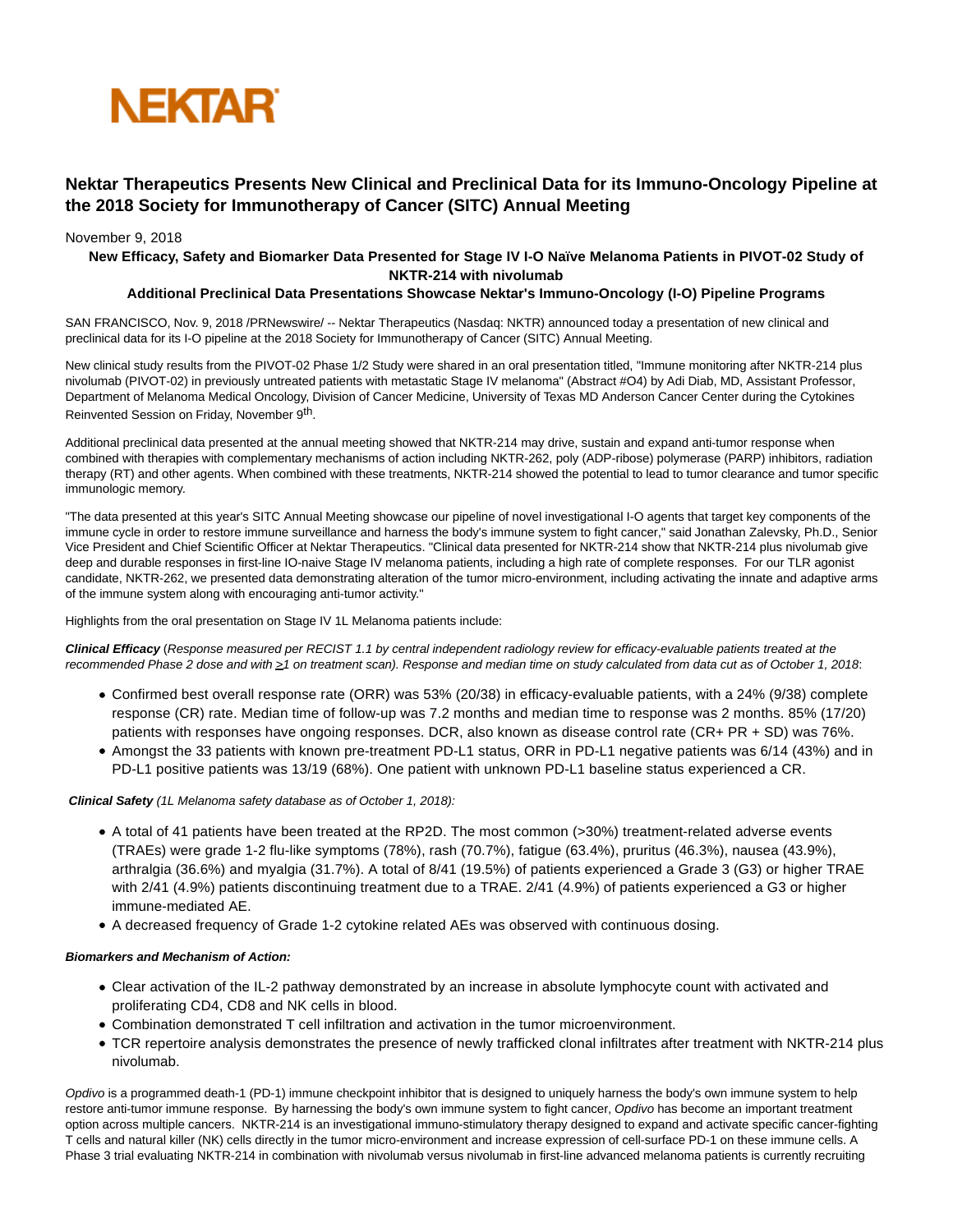patients (NCT03635983).

A copy of Dr. Diab's presentation of PIVOT-02 data is available on Nektar's corporate website a[t https://www.nektar.com/download\\_file/629/0.](https://www.nektar.com/download_file/629/0)

Details of the preclinical poster presentations at SITC are as follows and each will be available for download at the time of presentation at [http://www.nektar.com/science/scientific-posters:](http://www.nektar.com/science/scientific-posters)

**Poster/Abstract #P364:** "Systemic anti-tumor immunity and immune memory formation by a novel TLR7/8 targeting agent NKTR-262 combined with CD122-biased immunostimulatory cytokine NKTR-214", Kivimae, S., et al.

- NKTR-262 and NKTR-214 in combination showed efficacy in all tested preclinical tumor models, correlated with sustained systemic expansion of tumor antigen specific CD8+ T cells.
- Combining NKTR-262 with NKTR-214 coordinates tumor antigen presentation and costimulatory signaling with tumor antigen recognizing CD8+ T cell expansion to produce a sustained systemic anti-tumor immune response.

**Poster/Abstract #P378:** "NKTR-214 (CD122-biased agonist) and NKTR-262 (TLR7/8 agonist) combination treatment pairs local innate immune activation with systemic CD8+ T cell expansion to enhance anti-tumor immunity", Rolig, A., et al.

- NKTR-214 and NKTR-262 resulted in systemic CD8+ T cell expansion, enhanced intratumoral CD8+ T cell effector function, and favorable myeloid polarization.
- This robust anti-tumor immunity resulted in improved tumor regression and tumor-free survival in preclinical models.

**Poster/Abstract #P368:** "Combination of a Dipeptidyl Peptidase Inhibitor BXCL701 and Biased CD122 Agonist NKTR-214 with Anti-PD1 Provides Functional Immunological Memory through Inflammatory Cell Death", MacDougall, J., et al.

In a triple combination with NKTR-214 and an anti-PD-1 antibody, BXCL701 generated complete and durable responses in models with high densities of tumor associated. macrophages, validating the importance of engaging multiple cell types of the immune system required for complete anti-tumor response.

**Poster/Abstract #P348:** "Survival and immune modulation in homologous recombination deficient murine ovarian tumors using the PARP inhibitor, rucaparib and immune agonist, NKTR-214", Charych, D., et al.

- NKTR-214 paired with rucaparib provided significantly increased survival and durable complete response than either treatment alone in murine models of ovarian cancer.
- Preclinical results suggest the activity of this combination is through antigen priming of infiltrating memory T cells, increased NK cell recruitment and enhanced cytotoxicity of tumor infiltrates.

**Poster/Abstract #P418:** "Pre-clinical investigation of NKTR-255, a polymer-conjugated IL-15 with a potent NK cell dependent anti-tumor efficacy", Miyazaki, T., et al.

- NKTR-255 demonstrated powerful immune stimulation of NK cells with dose-dependent effect in the proliferation and activation of NK cells and enhanced anti-metastatic activity in mouse lung metastasis models.
- Results suggest NKTR-255 has high promise as a novel anti-tumor agent that boosts NK cell expansion and survival.

Poster/Abstract #P419: "NKTR-214 in combination with radiation produces a potent in situ vaccine in the syngeneic B78 melanoma model", Sondel, P., et al.

In a murine melanoma model study, the combination of NKTR-214 and radiation therapy (RT) resulted in significant tumor regression, higher rates of complete response, and stronger immunologic memory compared with radiation RT, RT plus IL-2, or NKTR-214 alone.

**Poster/Abstract #P422:** "A polymer-associated human IL-15 (NKTR-255) has optimized biological activity and unique mechanisms of action on CD8 T Cells and NK Cells", Robinson T., et al.

Preclinical findings highlighted the ability of NKTR-255 to impact different mechanisms of action on CD8 T cells and NK cells leading to novel therapeutic effects.

**Poster/Abstract #P424:** "NKTR-214, an engineered IL-2, selectively depletes intratumoral Tregs and expands immunotherapy-induced effector T cell responses", Sharma, M., et al.

- NKTR-214 showed synergy with both checkpoint blockade and peptide-vaccination resulting in improved overall survival and cure of mice in models of colon carcinoma and melanoma.
- The synergistic mechanism led to proliferation and tumor infiltration of effector CD8+ T cells while promoting selective intratumoral depletion of Tregs to establish effective anti-tumor immunity.

**Poster/Abstract #P557:** "Overcoming genetically-based resistance mechanisms to PD-1 blockade", Torrejón, D., et al. [NOTE: These data were also presented in an oral presentation titled "Overcoming genetically-based resistance mechanisms to PD-1 blockade" by Davis Torrejón, M.D., UCLA Hematology-Oncology, during the Rapid Oral Abstract Presentations Session on Friday, November 9<sup>th</sup>.]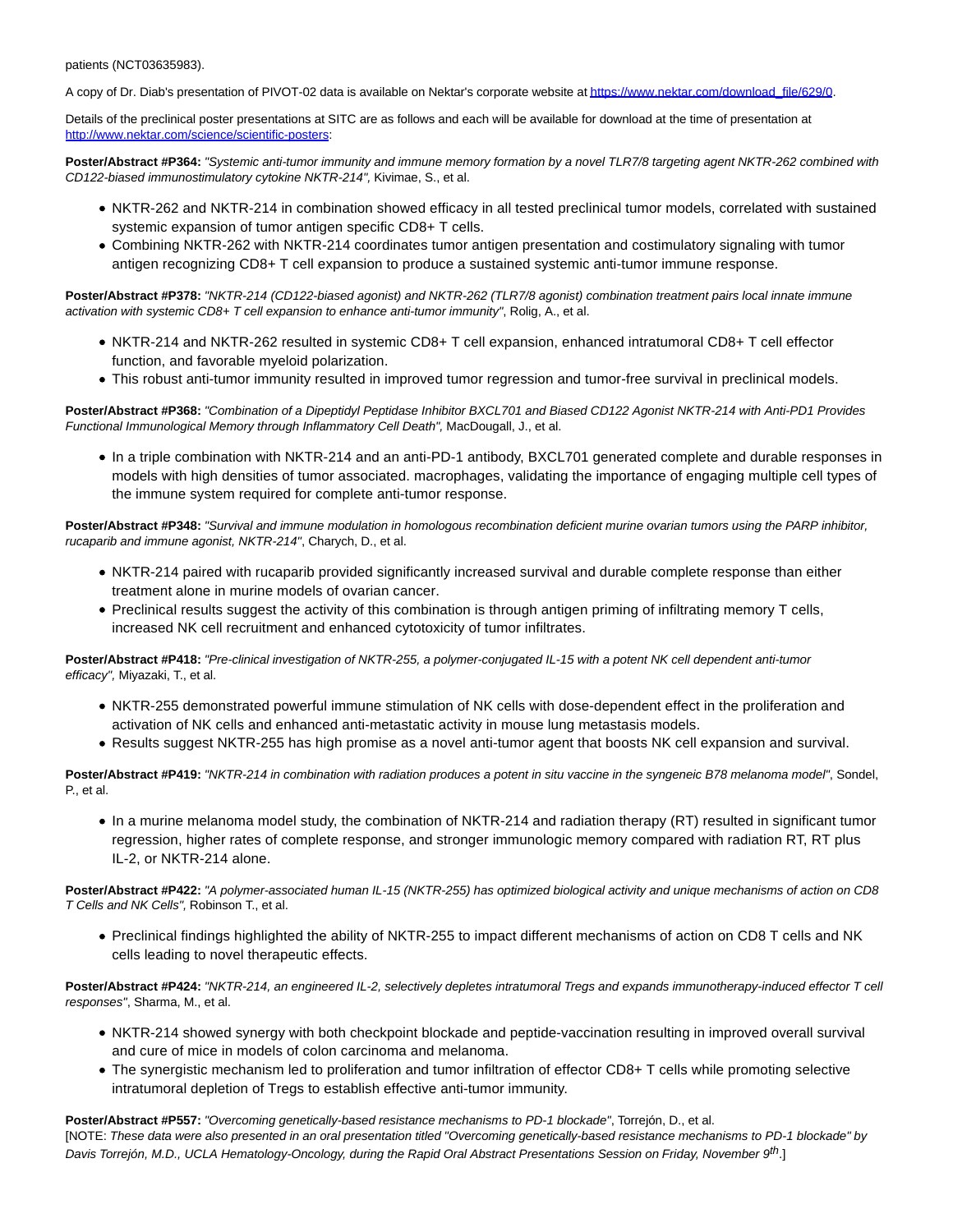- Genetic models of resistance to anti-PD-1 therapy were assessed using JAK1, JAK2, and B2M knockout (KO) models.
- NKTR-214 overcame resistance to anti-PD-1 in the B2M-KO tumor model and significantly increased survival.

## **Analyst Call with Melanoma Specialists**

Nektar will webcast an analyst and investor conference call with melanoma specialists and company management on Saturday, November 10, 2018 at 9:00 a.m. EST in Washington, D.C. during the 2018 Society for Immunotherapy of Cancer (SITC) Annual Meeting. The event follows today's oral presentation of new efficacy, safety and immune monitoring data from the first-line Stage IV metastatic melanoma patient cohort in the PIVOT-02 study of NKTR-214 in combination with nivolumab.

## **Date and Time:**Saturday, November 10, 2018 at 9:00 a.m. EST

**Dial- in:** 877-881-2183 (toll-free) or 970-315-0453 (enter access code 7865989)

Clinical investigators on the conference call will include Dr. Harriet Kluger, Professor of Medicine, Medical Oncology at the Yale Cancer Center and Dr. Adi Diab, Assistant Professor, Melanoma Medical Oncology at the University of Texas MD Anderson Cancer Center. Investors and analysts can also view slides and listen to the live audio webcast of the presentation at [https://edge.media-server.com/m6/p/mjtntqda.](https://edge.media-server.com/m6/p/mjtntqda) The event will also be available for replay for two weeks on the company's website, [www.nektar.com.](http://www.nektar.com/)

#### **About NKTR-214**

NKTR-214 is a CD122-biased agonist designed to stimulate the patient's own immune system to fight cancer. NKTR-214 is designed to grow specific cancer-killing T cells and natural killer (NK) cell populations in the body which fight cancer, which are known as endogenous tumor-infiltrating lymphocytes (TILs). NKTR-214 stimulates these cancer-killing immune cells in the body by targeting CD122 specific receptors found on the surface of these immune cells, known as CD8+ effector T cells and Natural Killer (NK) cells. CD122, which is also known as the Interleukin-2 receptor beta subunit, is a key signaling receptor that is known to increase proliferation of these effector  $T$  cells.<sup>1</sup> In clinical and preclinical studies, treatment with NKTR-214 resulted in expansion of these cells and mobilization into the tumor micro-environment.<sup>2,3</sup> NKTR-214 has an antibody-like dosing regimen similar to the existing checkpoint inhibitor class of approved medicines.

#### **About NKTR-262**

Cancer treatments that couple pharmacological activation of tumor antigen presentation with activation and expansion of CD8+ T and natural killer (NK) cells in the tumor environment have the potential to induce an effective anti-tumor immune response in patients. NKTR-262 is a novel small molecule agonist designed to activate toll-like receptors (TLRs). Intratumoral delivery of NKTR-262 promotes TLR activation to induce the development of antigen-specific immunity by initiating the process by which the immune system generates antigen-specific cytotoxic T cells to the patient's specific tumor.<sup>4</sup> NKTR-214 targets CD122 specific receptors found on the surface of these cancer-killing immune cells, known as CD8+ effector T cells. By first generating antigen-specific cytotoxic T cells with NKTR-262 and then growing these CD8+ effector T cells with NKTR-214, the patient's entire immunity cycle can potentially be engaged to fight cancer. In preclinical studies, a single intratumoral dose of NKTR-262, administered in combination with NKTR-214, resulted in complete abscopal tumor regressions in multiple mouse syngeneic tumor models.<sup>5</sup>

#### **About NKTR-255**

NKTR-255 is a memory T cell stimulating cytokine designed to engage the IL-15 pathway to induce long-term T cell activation and improve the quality of T cell memory response to treat cancer. Through optimal engagement of the IL-15Rα/IL-2Rγ receptor complex, NKTR-255 stimulates proliferation and survival of CD8+ T cells, natural killer (NK) cells and enhances formation of long-term immunological memory which may lead to sustained anti-tumor immune response. Native rhIL-15 is rapidly cleared from the body and must be administered frequently and in high doses limiting its utility due to toxicity. NKTR-255 is designed with IL-15 receptor alpha specificity to optimize biological activity and is uniquely engineered to provide optimal exposure and an improved safety profile.

#### **About Nektar**

Nektar Therapeutics is a research-based development stage biopharmaceutical company whose mission is to discover and develop innovative medicines to address the unmet medical needs of patients. Our R&D pipeline of new investigational medicines includes treatments for cancer, auto-immune disease and chronic pain. We leverage Nektar's proprietary and proven chemistry platform in the discovery and design of our new therapeutic candidates. Nektar is headquartered in San Francisco, California, with additional operations in Huntsville, Alabama and Hyderabad, India. Further information about the company and its drug development programs and capabilities may be found online at [http://www.nektar.com.](http://www.nektar.com/)

**Cautionary Note Regarding Forward-Looking Statements.** This press release contains forward-looking statements which can be identified by words such as: "will," "believe," "designed" and similar references to future periods. Examples of forward-looking statements include, among others, statements we make regarding the therapeutic potential NKTR-214 in combination with other therapeutic agents, and the availability of results and outcomes from clinical and preclinical studies of our new drug candidates. Forward-looking statements are neither historical facts nor assurances of future performance. Instead, they are based only on our current beliefs, expectations and assumptions regarding the future of our business, future plans and strategies, anticipated events and trends, and other future conditions. Because forward-looking statements relate to the future, they are subject to inherent uncertainties, risks and changes in circumstances that are difficult to predict and many of which are outside of our control. Our actual results may differ materially from those indicated in the forward-looking statements. Therefore, you should not rely on any of these forwardlooking statements. Important factors that could cause our actual results to differ materially from those indicated in the forward-looking statements include, among others: (i) our statements regarding the therapeutic potential of NKTR-214 are based on preclinical and clinical findings and observations to date from ongoing clinical studies; (ii) NKTR-214 is in early stage clinical development and the risk of failure remains high and failure can unexpectedly occur at any stage for one or more of the cancer indications being studied prior to regulatory approval due to lack of sufficient efficacy, safety considerations or other factors that negatively impact drug development; (iii) data reported from ongoing clinical trials is necessarily interim data only and the final results will change based on continuing observations from patients that currently remain enrolled in the trials and/or new observations from patients enrolling in the trials; (iv) scientific discovery of new medical breakthroughs is an inherently uncertain process and the future success of potential new drug candidates (such as NKTR-214, NKTR-262, and NKTR-255) is therefore very uncertain and unpredictable; (v) patents may not issue from our patent applications for our drug candidates, patents that have issued may not be enforceable, or additional intellectual property licenses from third parties may be required; and (vi) certain other important risks and uncertainties set forth in Nektar's Quarterly Report on Form 10-Q filed with the Securities and Exchange Commission on November 8, 2018. Any forward-looking statement made by us in this press release is based only on information currently available to us and speaks only as of the date on which it is made. We undertake no obligation to update any forward-looking statement, whether written or oral, that may be made from time to time, whether as a result of new information, future developments or